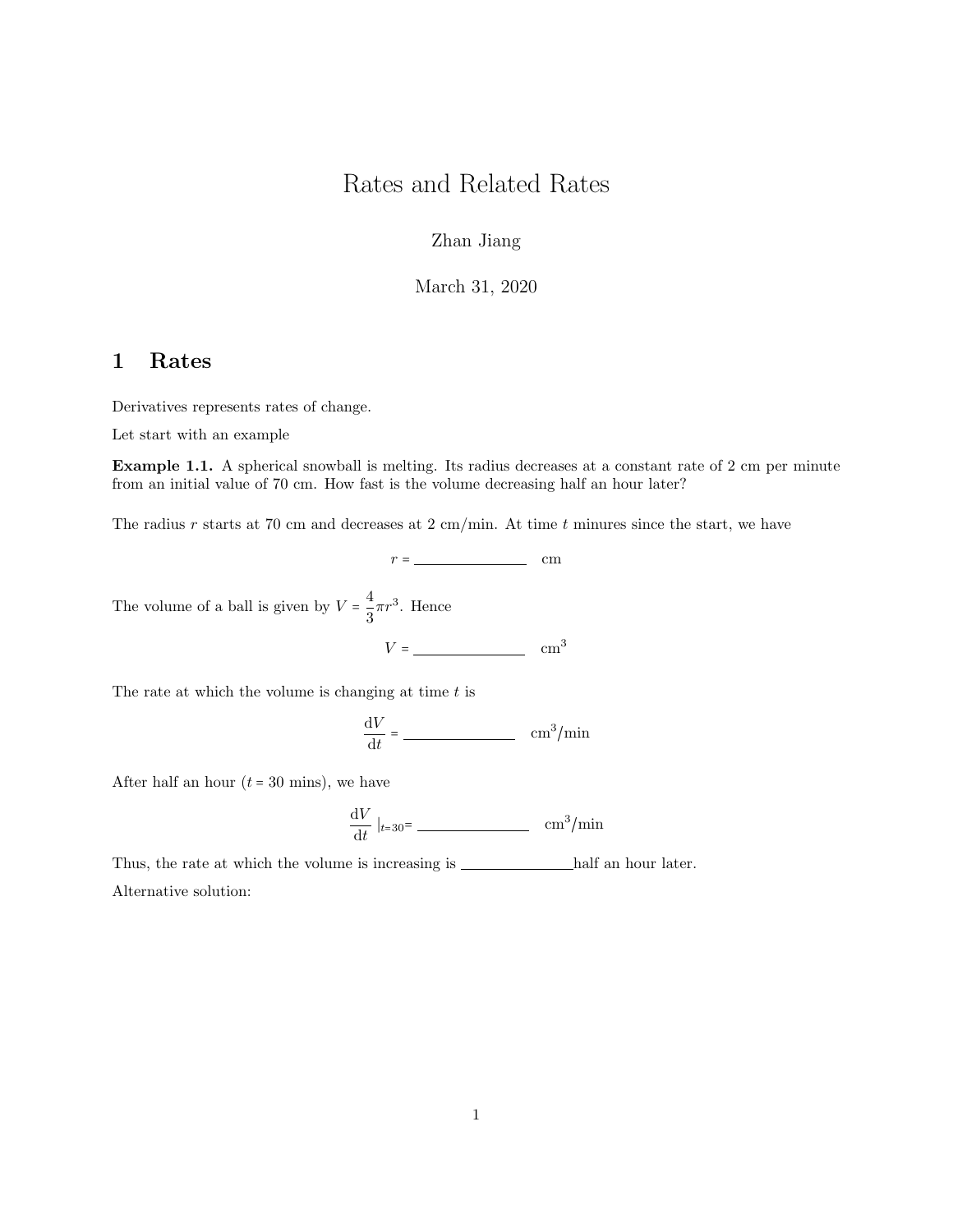## 2 Related Rates

Example 2.1. A spherical snowball is melting. Its radius decreases at a instant rate of 3 cm per minute when the radius is 20cm. How fast is the volume decreasing at that instant?

Similiarily, we have



Thus, the rate at which the volume is increasing is  $\_\_\_\_\_\_\_\_\_\_\$ 

One more example,

Example 2.2. A 3-meter ladder stands against a high wall. The foot of the ladder moves outward at a constant speed of 0.1 meter/sec. When the foot is 1 meter from the wall, how fast is the top of the ladder falling? What about when the foot is 2 meters from the wall?

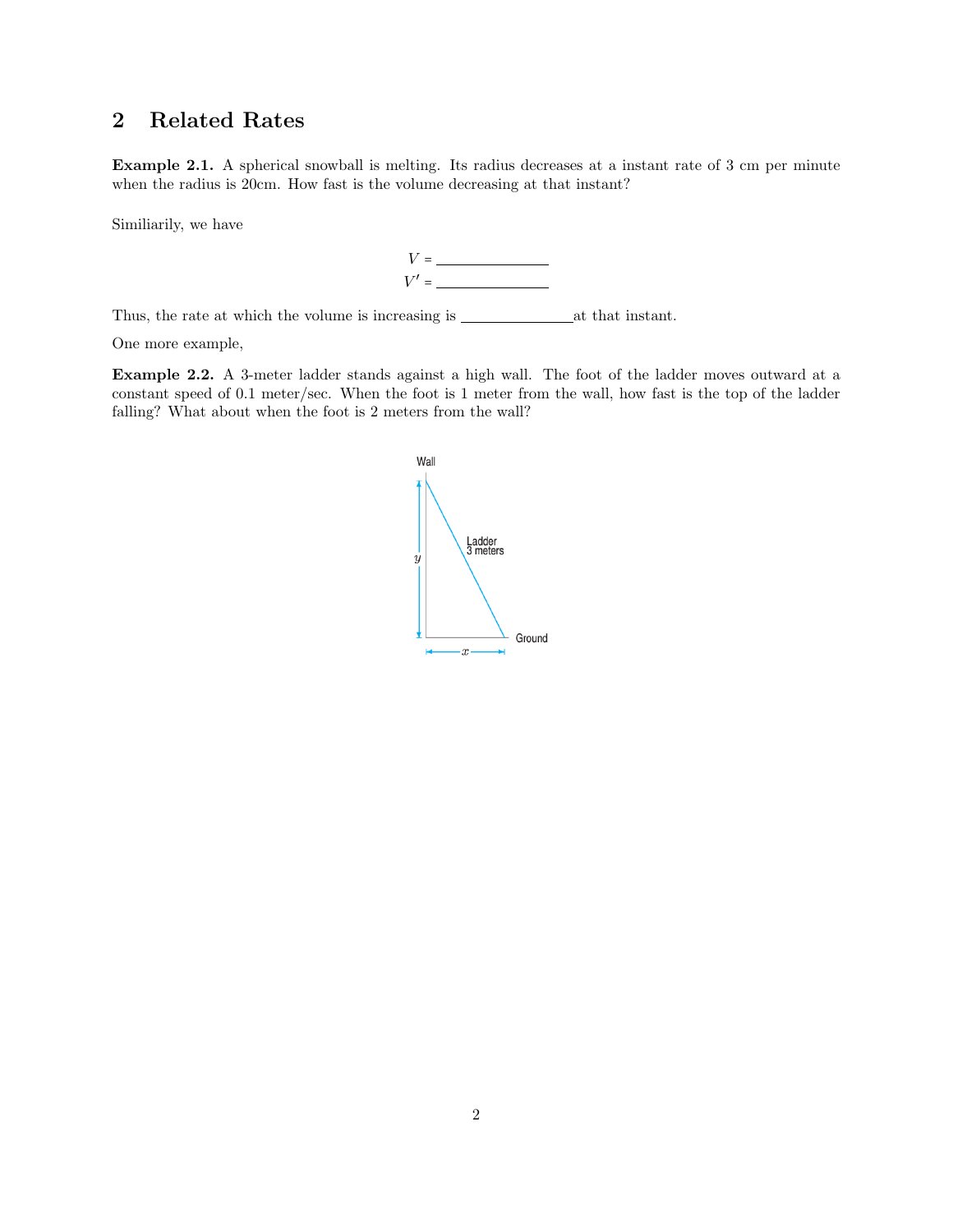6. [12 points] Walking through Nichols Arboretum, you see a squirrel running down the trunk of a tree. The trunk of the tree is perfectly straight and makes a right angle with the ground. You stop 20 feet away from the tree and lie down on the ground to watch the squirrel. Suppose  $h(t)$  is the distance in feet between the squirrel and the ground, and  $\theta(t)$  is the angle in radians between the ground and your line of sight to the squirrel, with t being the amount of time in seconds since you stopped to watch the squirrel.



**a.** [3 points] Write an equation relating  $h(t)$  and  $\theta(t)$ . (Hint: Use the tangent function.)

**b.** [5 points] If  $\theta(t)$  is decreasing at 1/5 of a radian per second when  $\theta(t) = \pi/3$ , how fast is the squirrel moving at that time?

c. [4 points] For the last second before the squirrel reaches the ground, it is moving at a constant speed of 20 feet per second. Suppose  $\theta'(t) = -3/4$  at some point during this last second. How high is the squirrel at this time?